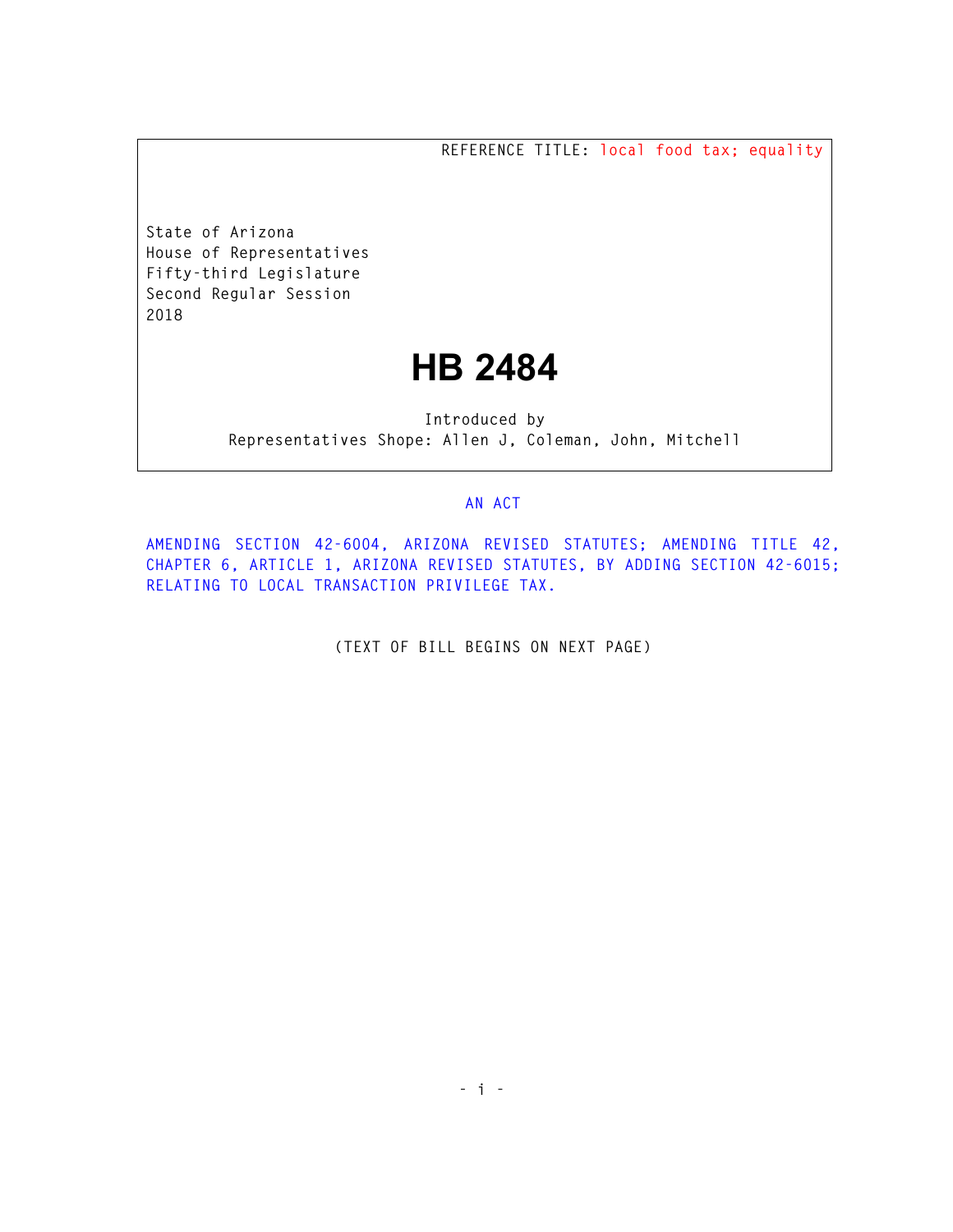**42 radio.** 

**1 Be it enacted by the Legislature of the State of Arizona: 2 Section 1. Section 42-6004, Arizona Revised Statutes, is amended to 3 read: 4 42-6004. Exemption from municipal tax; definitions 5 A. A city, town or special taxing district shall not levy a 6 transaction privilege, sales, use or other similar tax on: 7 1. Exhibition events in this state sponsored, conducted or operated 8 by a nonprofit organization that is exempt from taxation under section 9 501(c)(3), 501(c)(4) or 501(c)(6) of the internal revenue code if the 10 organization is associated with a major league baseball team or a national 11 touring professional golfing association and no part of the organization's 12 net earnings inures to the benefit of any private shareholder or 13 individual. 14 2. Interstate telecommunications services, which include that 15 portion of telecommunications services, such as subscriber line service, 16 allocable by federal law to interstate telecommunications service. 17 3. Sales of warranty or service contracts. 18 4. Sales of motor vehicles to nonresidents of this state for use 19 outside this state if the motor vehicle dealer ships or delivers the motor 20 vehicle to a destination outside this state. 21 5. Interest on finance contracts. 22 6. Dealer documentation fees on the sales of motor vehicles. 23 7. Sales of food or other items purchased with United States 24 department of agriculture food stamp coupons issued under the food stamp 25 act of 1977 (P.L. 95-113; 91 Stat. 958) or food instruments issued under 26 section 17 of the child nutrition act (P.L. 95-627; 92 Stat. 3603; 27 P.L. 99-661, section 4302; 42 United States Code section 1786) but may 28 impose such a tax on other sales of food. If a city, town or special 29 taxing district exempts sales of food from its tax or imposes a different 30 transaction privilege rate on the gross proceeds of sales or gross income 31 from sales of food and nonfood items, it shall use the definition of food 32 prescribed by rule adopted by the department pursuant to section 42-5106. 33 8. 7. Orthodontic devices dispensed by a dental professional who 34 is licensed under title 32, chapter 11 to a patient as part of the 35 practice of dentistry. 36 9. 8. Sales of internet access services to the person's 37 subscribers and customers. For the purposes of this paragraph: 38 (a) "Internet" means the computer and telecommunications facilities 39 that comprise the interconnected worldwide network of networks that employ 40 the transmission control protocol or internet protocol, or any predecessor** 

**41 or successor protocol, to communicate information of all kinds by wire or**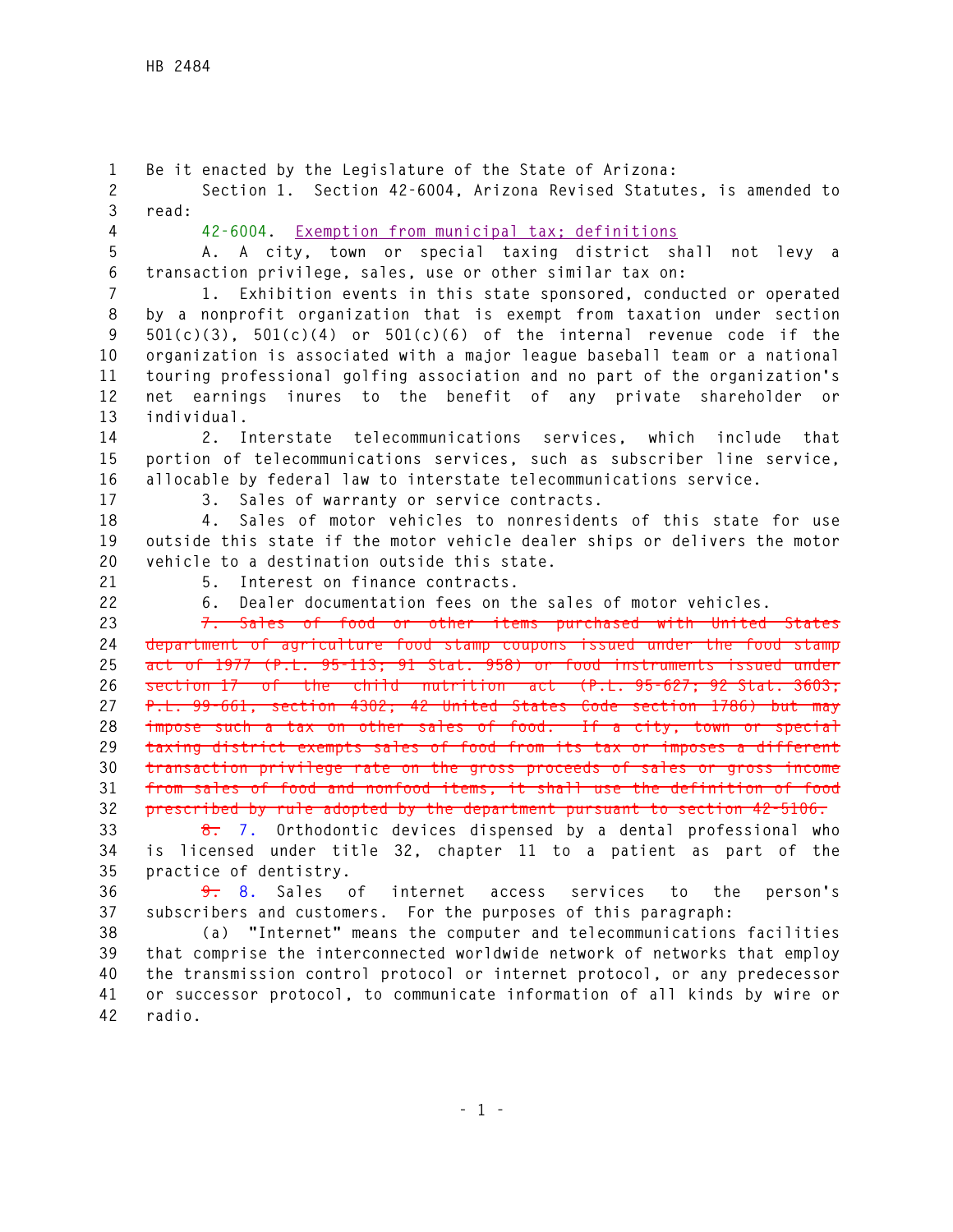**1 (b) "Internet access" means a service that enables users to access 2 content, information, electronic mail or other services over the internet. 3 Internet access does not include telecommunication services provided by a 4 common carrier.** 

**5 10. 9. The gross proceeds of sales or gross income retained by the 6 Arizona exposition and state fair board from ride ticket sales at the 7 annual Arizona state fair.** 

**8 11. 10. Leasing real property between affiliated companies, 9 businesses, persons or reciprocal insurers. For the purposes of this 10 paragraph:** 

**11 (a) "Affiliated companies, businesses, persons or reciprocal 12 insurers" means the lessor holds a controlling interest in the lessee, the 13 lessee holds a controlling interest in the lessor, affiliated persons hold 14 a controlling interest in both the lessor and the lessee, or an unrelated 15 person holds a controlling interest in both the lessor and lessee.** 

**16 (b) "Affiliated persons" means members of the individual's family 17 or persons who have ownership or control of a business entity.** 

**18 (c) "Controlling interest" means direct or indirect ownership of at 19 least eighty percent of the voting shares of a corporation or of the 20 interests in a company, business or person other than a corporation.** 

**21 (d) "Members of the individual's family" means the individual's 22 spouse and brothers and sisters, whether by whole or half blood, including 23 adopted persons, ancestors and lineal descendants.** 

**24 (e) "Reciprocal insurer" has the same meaning prescribed in section 25 20-762.** 

**26 12. 11. The gross proceeds of sales or gross income derived from a 27 contract for the installation, assembly, repair or maintenance of 28 machinery, equipment or other tangible personal property that is described 29 in section 42-5061, subsection B and that has independent functional 30 utility, pursuant to the following provisions:** 

**31 (a) The deduction provided in this paragraph includes the gross 32 proceeds of sales or gross income derived from all of the following:** 

**33 (i) Any activity performed on machinery, equipment or other 34 tangible personal property with independent functional utility.** 

**35 (ii) Any activity performed on any tangible personal property 36 relating to machinery, equipment or other tangible personal property with 37 independent functional utility in furtherance of any of the purposes 38 provided for under subdivision (d) of this paragraph.** 

**39 (iii) Any activity that is related to the activities described in 40 items (i) and (ii) of this subdivision, including inspecting the 41 installation of or testing the machinery, equipment or other tangible 42 personal property.** 

**43 (b) The deduction provided in this paragraph does not include gross 44 proceeds of sales or gross income from the portion of any contracting 45 activity that consists of the development of, or modification to, real**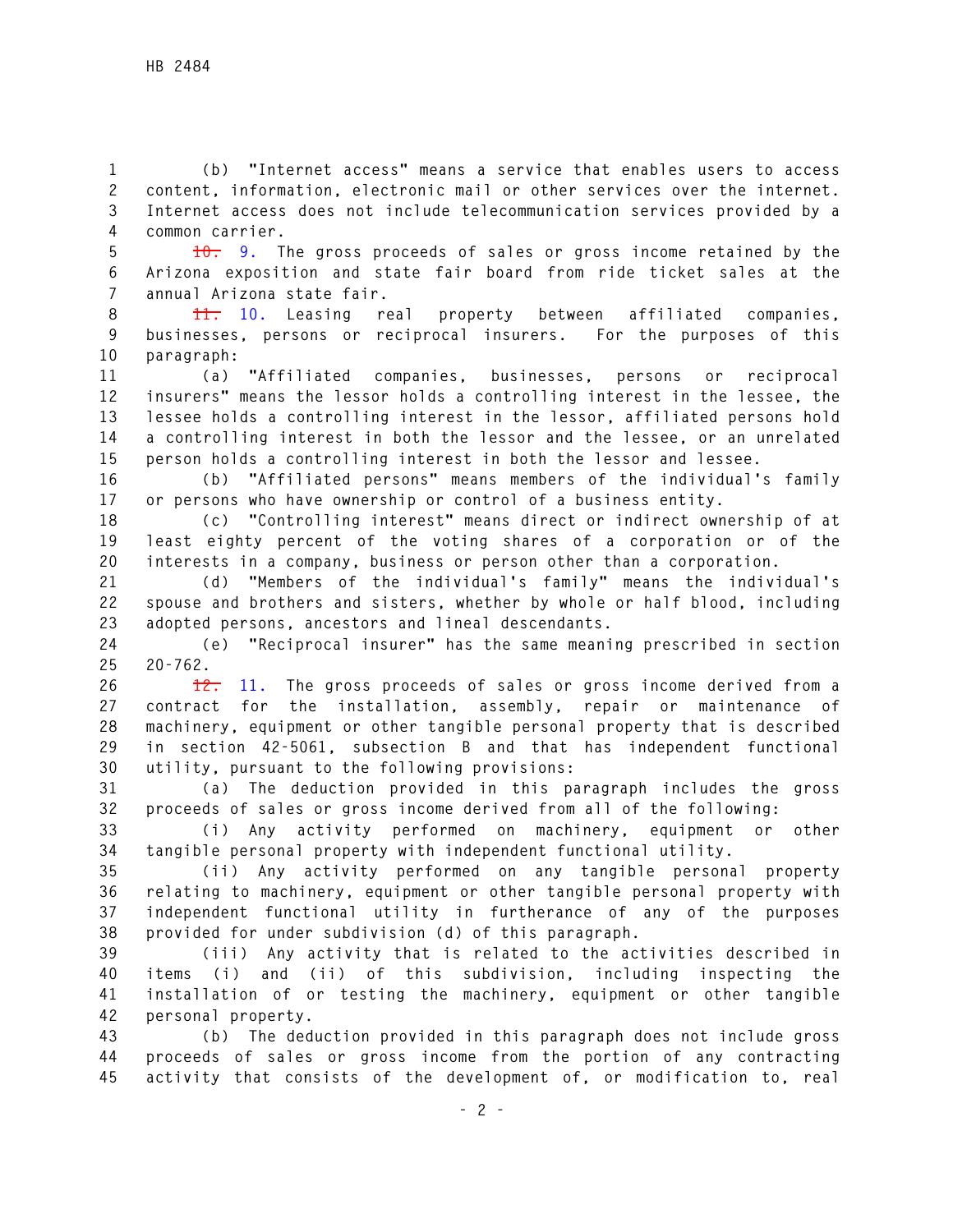**1 property in order to facilitate the installation, assembly, repair, 2 maintenance or removal of machinery, equipment or other tangible personal 3 property described in section 42-5061, subsection B.** 

**4 (c) The deduction provided in this paragraph shall be determined 5 without regard to the size or useful life of the machinery, equipment or 6 other tangible personal property.** 

**7 (d) For the purposes of this paragraph, "independent functional 8 utility" means that the machinery, equipment or other tangible personal 9 property can independently perform its function without attachment to real 10 property, other than attachment for any of the following purposes:** 

**11 (i) Assembling the machinery, equipment or other tangible personal 12 property.** 

**13 (ii) Connecting items of machinery, equipment or other tangible 14 personal property to each other.** 

**15 (iii) Connecting the machinery, equipment or other tangible 16 personal property, whether as an individual item or as a system of items, 17 to water, power, gas, communication or other services.** 

**18 (iv) Stabilizing or protecting the machinery, equipment or other 19 tangible personal property during operation by bolting, burying or 20 performing other dissimilar nonpermanent connections to either real 21 property or real property improvements.** 

**22 13. 12. The leasing or renting of certified ignition interlock 23 devices installed pursuant to the requirements prescribed by section 24 28-1461. For the purposes of this paragraph, "certified ignition 25 interlock device" has the same meaning prescribed in section 28-1301.** 

**26 14. 13. Computer data center equipment sold to the owner, operator 27 or qualified colocation tenant of a computer data center that is certified 28 by the Arizona commerce authority under section 41-1519 or an authorized 29 agent of the owner, operator or qualified colocation tenant during the 30 qualification period for use in the qualified computer data center. For 31 the purposes of this paragraph, "computer data center", "computer data 32 center equipment", "qualification period" and "qualified colocation 33 tenant" have the same meanings prescribed in section 41-1519.** 

**34 15. 14. The gross proceeds of sales or gross income derived from a 35 contract with the owner of real property or improvements to real property 36 for the maintenance, repair, replacement or alteration of existing 37 property, except as specified in this paragraph. The gross proceeds of 38 sales or gross income derived from a de minimis amount of modification 39 activity does not subject the contract or any part of the contract to tax. 40 For the purposes of this paragraph:** 

**41 (a) Each contract is independent of another contract, except that 42 any change order that directly relates to the scope of work of the 43 original contract shall be treated the same as the original contract under 44 this paragraph, regardless of the amount of modification activities 45 included in the change order. If a change order does not directly relate**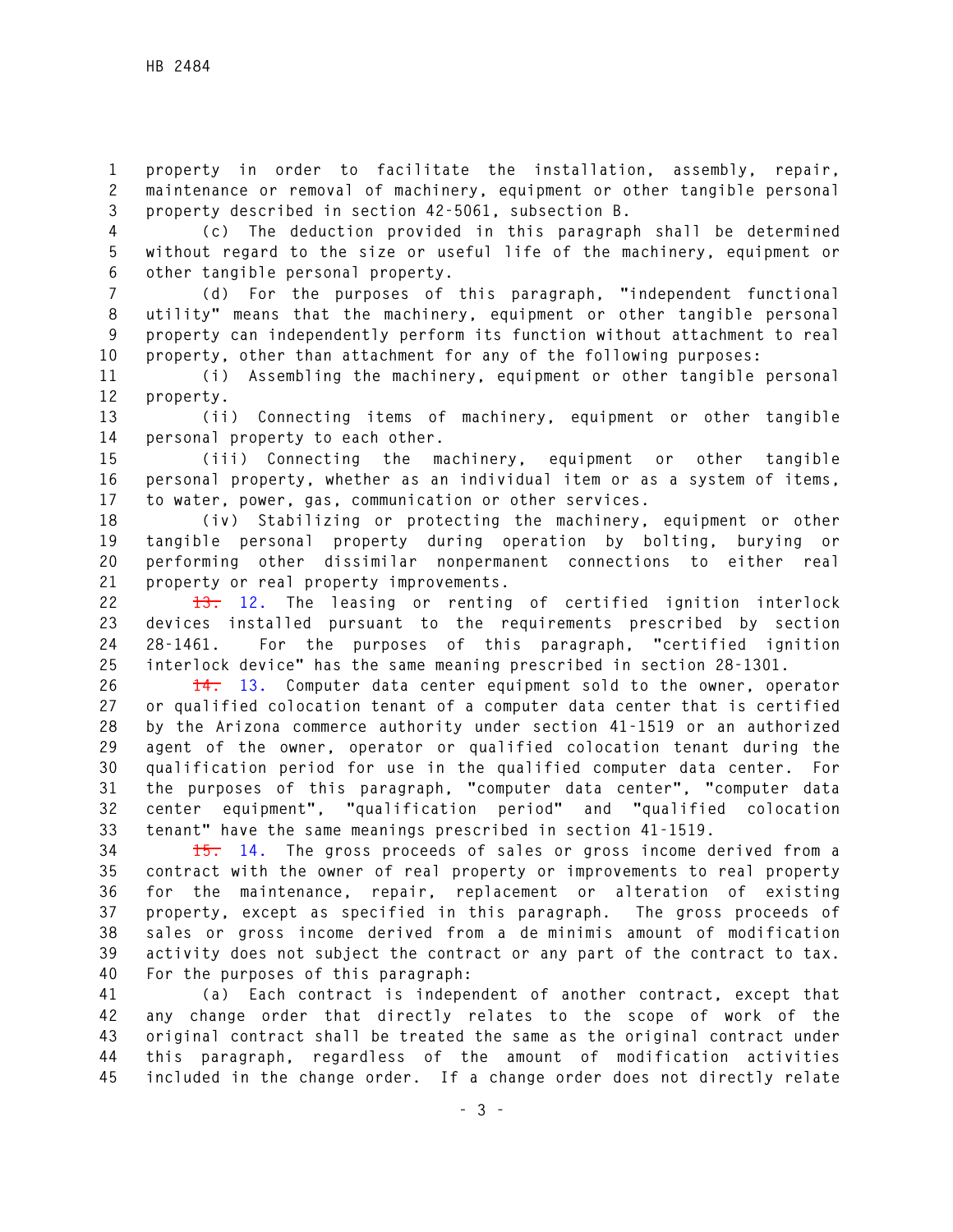**1 to the scope of work of the original contract, the change order shall be 2 treated as a new contract, with the tax treatment of any subsequent change 3 order to follow the tax treatment of the contract to which the scope of 4 work of the subsequent change order directly relates.** 

**5 (b) Any term not defined in this paragraph that is defined in 6 section 42-5075 has the same meaning prescribed in section 42-5075.** 

**7 (c) This paragraph does not apply to a contract that primarily 8 involves surface or subsurface improvements to land and that is subject to 9 title 28, chapter 19, 20 or 22 or title 34, chapter 2 or 6 even if the 10 contract also includes vertical improvements. If a city or town imposes a 11 tax on contracts that are subject to procurement processes under those 12 provisions, the city or town shall include in the request for proposals a 13 notice to bidders when those projects are subject to the tax. This 14 subdivision does not apply to contracts with:** 

**15 (i) Community facilities districts, fire districts, county 16 television improvement districts, community park maintenance districts, 17 cotton pest control districts, hospital districts, pest abatement 18 districts, health service districts, agricultural improvement districts, 19 county free library districts, county jail districts, county stadium 20 districts, special health care districts, public health services 21 districts, theme park districts or revitalization districts.** 

**22 (ii) Any special taxing district not specified in item (i) of this 23 subdivision if the district does not substantially engage in the 24 modification, maintenance, repair, replacement or alteration of surface or 25 subsurface improvements to land.** 

**26 16. 15. Monitoring services relating to an alarm system as defined 27 in section 32-101.** 

**28 17. 16. Tangible personal property, job printing or publications 29 sold to or purchased by, or tangible personal property leased, rented or 30 licensed for use to or by, a qualifying health sciences educational 31 institution as defined in section 42-5001.** 

**32 18. 17. The transfer of title or possession of coal back and forth 33 between an owner or operator of a power plant and a person who is 34 responsible for refining coal if both of the following apply:** 

**35 (a) The transfer of title or possession of the coal is for the 36 purpose of refining the coal.** 

**37 (b) The title or possession of the coal is transferred back to the 38 owner or operator of the power plant after completion of the coal refining 39 process. For the purposes of this subdivision, "coal refining process" 40 means the application of a coal additive system that aids the reduction of 41 power plant emissions during the combustion of coal and the treatment of 42 flue gas.** 

**43 19. The gross proceeds of sales or gross income from sales of low or 44 reduced cost articles of food or drink to eligible elderly or homeless 45 persons or persons with a disability by a business subject to tax under**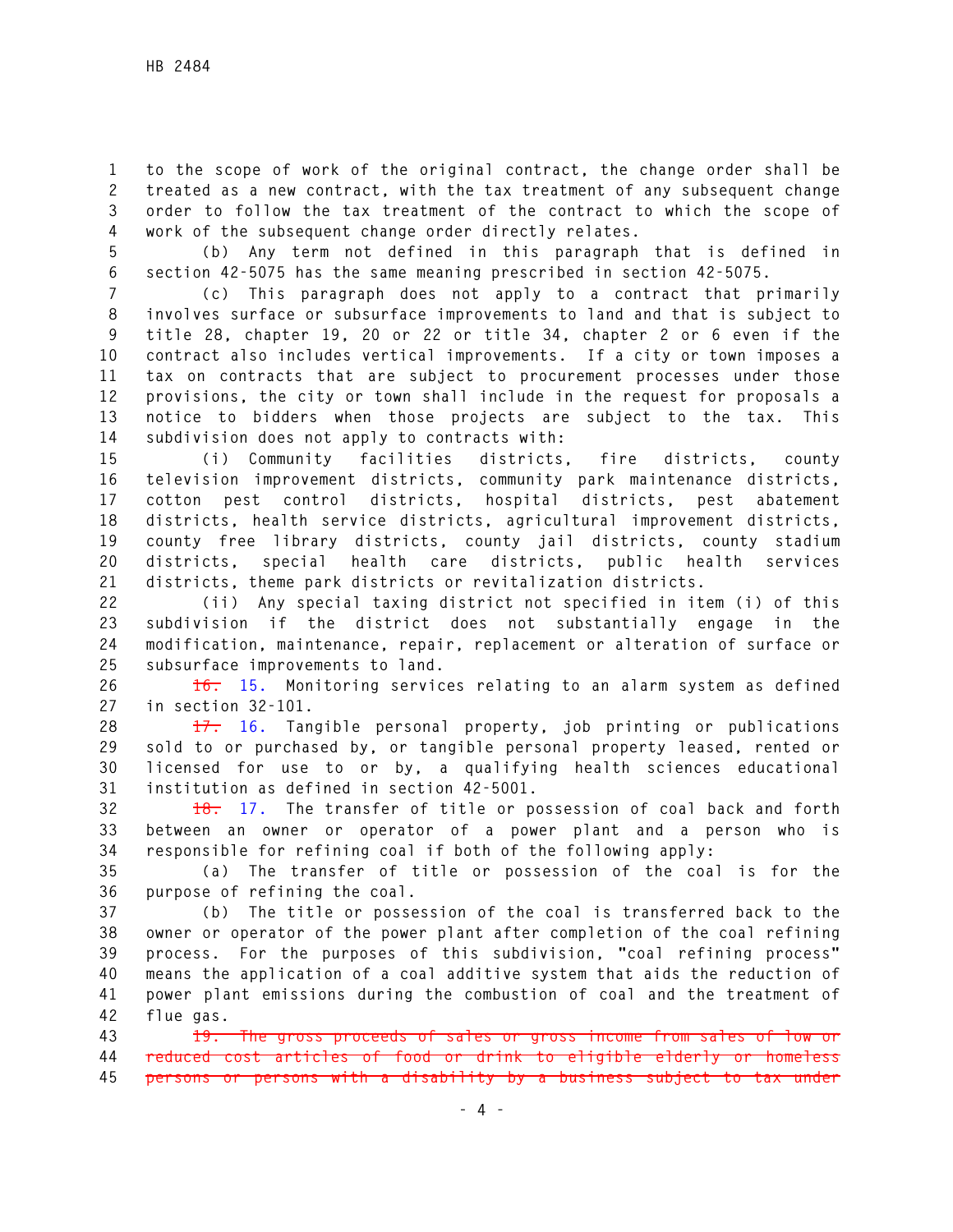**1 section 42-5074 that contracts with the department of economic security 2 and that is approved by the food and nutrition service of the United 3 States department of agriculture pursuant to the supplemental nutrition 4 assistance program established by the food and nutrition act of 2008 (P.L. 5 110-246; 122 Stat. 1651; 7 United States Code sections 2011 through 6 2036a), if the purchases are made with the benefits issued pursuant to the 7 supplemental nutrition assistance program.** 

**8 20. 18. Tangible personal property incorporated or fabricated into 9 a project described in paragraph 15 14 of this subsection, that is 10 located within the exterior boundaries of an Indian reservation for which 11 the owner, as defined in section 42-5075, of the project is an Indian 12 tribe or an affiliated Indian. For the purposes of this paragraph:** 

**13 (a) "Affiliated Indian" means an individual native American Indian 14 who is duly registered on the tribal rolls of the Indian tribe for whose 15 benefit the Indian reservation was established.** 

**16 (b) "Indian reservation" means all lands that are within the limits 17 of areas set aside by the United States for the exclusive use and 18 occupancy of an Indian tribe by treaty, law or executive order and that 19 are recognized as Indian reservations by the United States department of 20 the interior.** 

**21 (c) "Indian tribe" means any organized nation, tribe, band or 22 community that is recognized as an Indian tribe by the United States 23 department of the interior and includes any entity formed under the laws 24 of that Indian tribe.** 

**25 21. 19. The charges for the leasing or renting of space to make 26 attachments to utility poles as follows:** 

**27 (a) By a person that is engaged in the business of providing or 28 furnishing electrical services or telecommunication services or that is a 29 cable operator.** 

**30 (b) To a person that is engaged in the business of providing or 31 furnishing electrical services or telecommunication services or that is a 32 cable operator.** 

**33 22. 20. Until March 1, 2017, the gross proceeds of sales or gross 34 income derived from entry fees paid by participants for events that 35 consist of a run, walk, swim or bicycle ride or a similar event, or any 36 combination of these events.** 

**37 23. 21. The gross proceeds of sales or gross income derived from 38 entry fees paid by participants for events that are operated or conducted 39 by nonprofit organizations that are exempt from taxation under section 40 501(c)(3) of the internal revenue code and of which no part of the 41 organization's net earnings inures to the benefit of any private 42 shareholder or individual, if the event consists of a run, walk, swim or 43 bicycle ride or a similar event, or any combination of these events.** 

**44 B. A city, town or other taxing jurisdiction shall not levy a 45 transaction privilege, sales, use, franchise or other similar tax or fee,**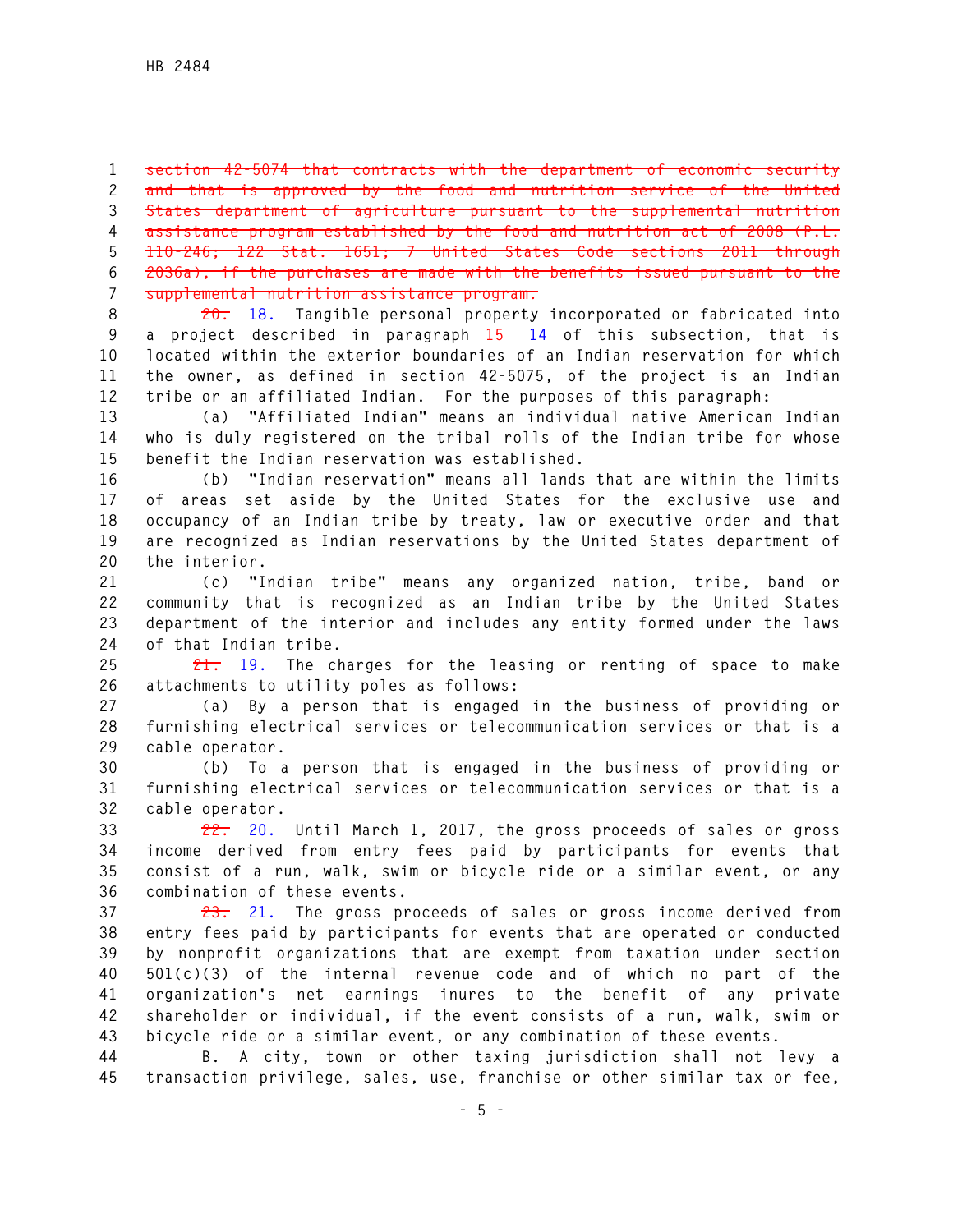**1 however denominated, on natural gas or liquefied petroleum gas used to 2 propel a motor vehicle.** 

**3 C. A city, town or other taxing jurisdiction shall not levy a 4 transaction privilege, sales, gross receipts, use, franchise or other 5 similar tax or fee, however denominated, on gross proceeds of sales or 6 gross income derived from any of the following:** 

**7 1. A motor carrier's use on the public highways in this state if 8 the motor carrier is subject to a fee prescribed in title 28, chapter 16, 9 article 4.** 

**10 2. Leasing, renting or licensing a motor vehicle subject to and on 11 which the fee has been paid under title 28, chapter 16, article 4.** 

**12 3. The sale of a motor vehicle and any repair and replacement parts 13 and tangible personal property becoming a part of such motor vehicle to a 14 motor carrier who is subject to a fee prescribed in title 28, chapter 16, 15 article 4 and who is engaged in the business of leasing, renting or 16 licensing such property.** 

**17 4. Incarcerating or detaining in a privately operated prison, jail 18 or detention facility prisoners who are under the jurisdiction of the 19 United States, this state or any other state or a political subdivision of 20 this state or of any other state.** 

**21 5. Transporting for hire persons, freight or property by light 22 motor vehicles subject to a fee under title 28, chapter 15, article 4.** 

**23 6. Any amount attributable to development fees that are incurred in 24 relation to the construction, development or improvement of real property 25 and paid by the taxpayer as defined in the model city tax code or by a 26 contractor providing services to the taxpayer. For the purposes of this 27 paragraph:** 

**28 (a) The attributable amount shall not exceed the value of the 29 development fees actually imposed.** 

**30 (b) The attributable amount is equal to the total amount of 31 development fees paid by the taxpayer or by a contractor providing 32 services to the taxpayer and the total development fees credited in 33 exchange for the construction of, contribution to or dedication of real 34 property for providing public infrastructure, public safety or other 35 public services necessary to the development. The real property must be 36 the subject of the development fees.** 

**37 (c) "Development fees" means fees imposed to offset capital costs 38 of providing public infrastructure, public safety or other public services 39 to a development and authorized pursuant to section 9-463.05, section 40 11-1102 or title 48 regardless of the jurisdiction to which the fees are 41 paid.** 

**42 7. Any amount attributable to fees collected by transportation 43 network companies issued a permit pursuant to section 28-9552.**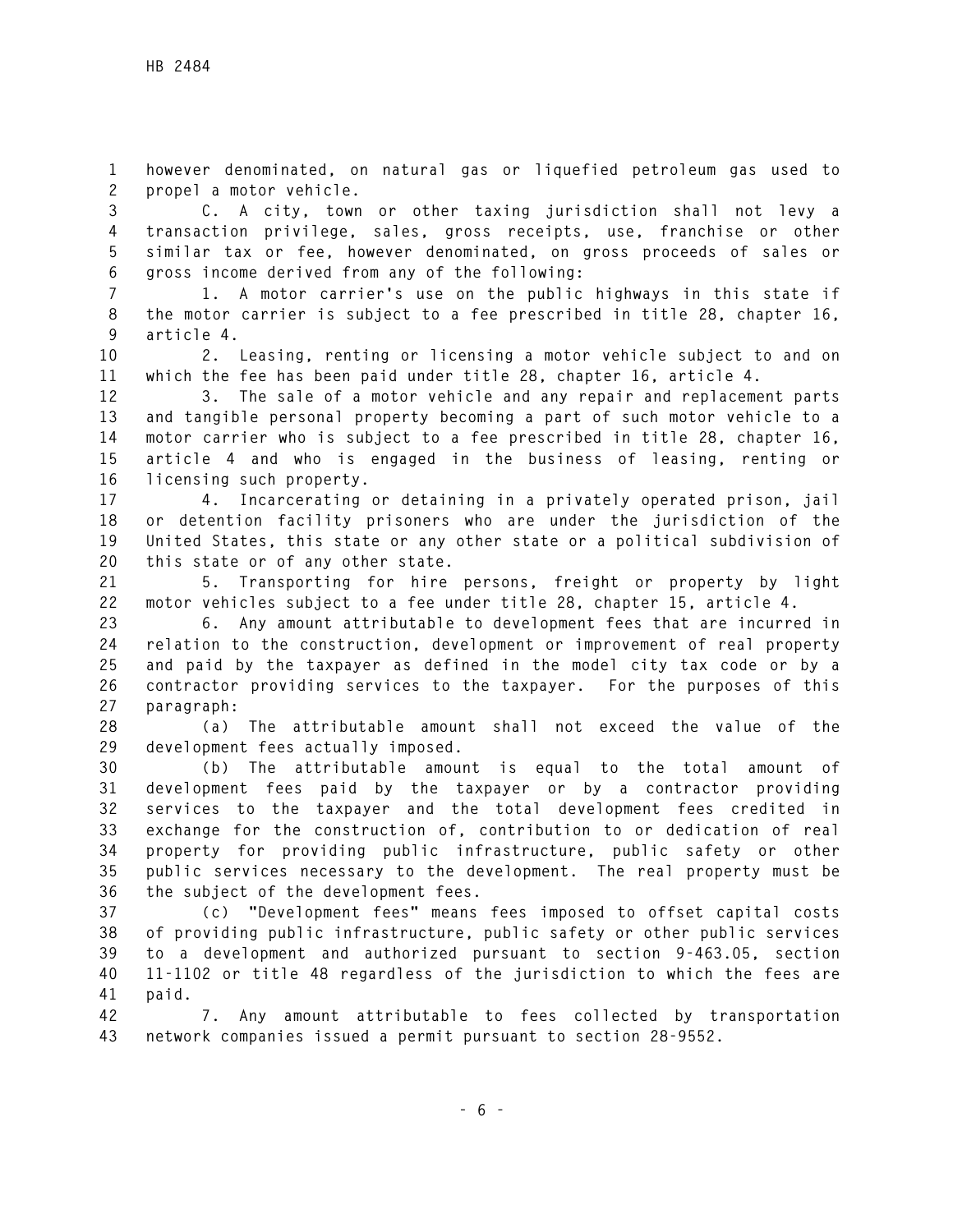**1 8. Transporting for hire persons by transportation network company 2 drivers on transactions involving transportation network services as 3 defined in section 28-9551.** 

**4 9. Transporting for hire persons by vehicle for hire companies that 5 are issued permits pursuant to section 28-9503.** 

**6 10. Transporting for hire persons by vehicle for hire drivers on 7 transactions involving vehicle for hire services as defined in section 8 28-9501.** 

**9 D. A city, town or other taxing jurisdiction shall not levy a 10 transaction privilege, sales, use, franchise or other similar tax or fee, 11 however denominated, in excess of one-tenth of one percent of the value of 12 the entire product mined, smelted, extracted, refined, produced or 13 prepared for sale, profit or commercial use, on persons engaged in the 14 business of mineral processing, except to the extent that the tax is 15 computed on the gross proceeds or gross income from sales at retail.** 

**16 E. In computing the tax base, any city, town or other taxing 17 jurisdiction shall not include in the gross proceeds of sales or gross 18 income:** 

**19 1. A manufacturer's cash rebate on the sales price of a motor 20 vehicle if the buyer assigns the buyer's right in the rebate to the 21 retailer.** 

**22 2. The waste tire disposal fee imposed pursuant to section 44-1302.** 

**23 F. A city or town shall not levy a use tax on the storage, use or 24 consumption of tangible personal property in the city or town by a school 25 district or charter school.** 

**26 G. For the purposes of this section:** 

**27 1. "Cable operator" has the same meaning prescribed in section 28 9-505.** 

**29 2. "Electrical services" means transmitting or distributing 30 electricity, electric lights, current or power over lines, wires or 31 cables.** 

**32 3. "Telecommunication services" means transmitting or relaying 33 sound, visual image, data, information, images or material over lines, 34 wires or cables by radio signal, light beam, telephone, telegraph or other 35 electromagnetic means.** 

**36 4. "Utility pole" means any wooden, metal or other pole used for 37 utility purposes and the pole's appurtenances that are attached or 38 authorized for attachment by the person controlling the pole.** 

**39 Sec. 2. Title 42, chapter 6, article 1, Arizona Revised Statutes, 40 is amended by adding section 42-6015, to read:** 

**41 42-6015. Municipal transaction privilege tax; food; exemption**

**42 A. IF A CITY, TOWN OR OTHER TAXING JURISDICTION IMPOSES A 43 TRANSACTION PRIVILEGE, SALES, USE, FRANCHISE OR OTHER SIMILAR TAX OR FEE, 44 HOWEVER DENOMINATED, ON:**